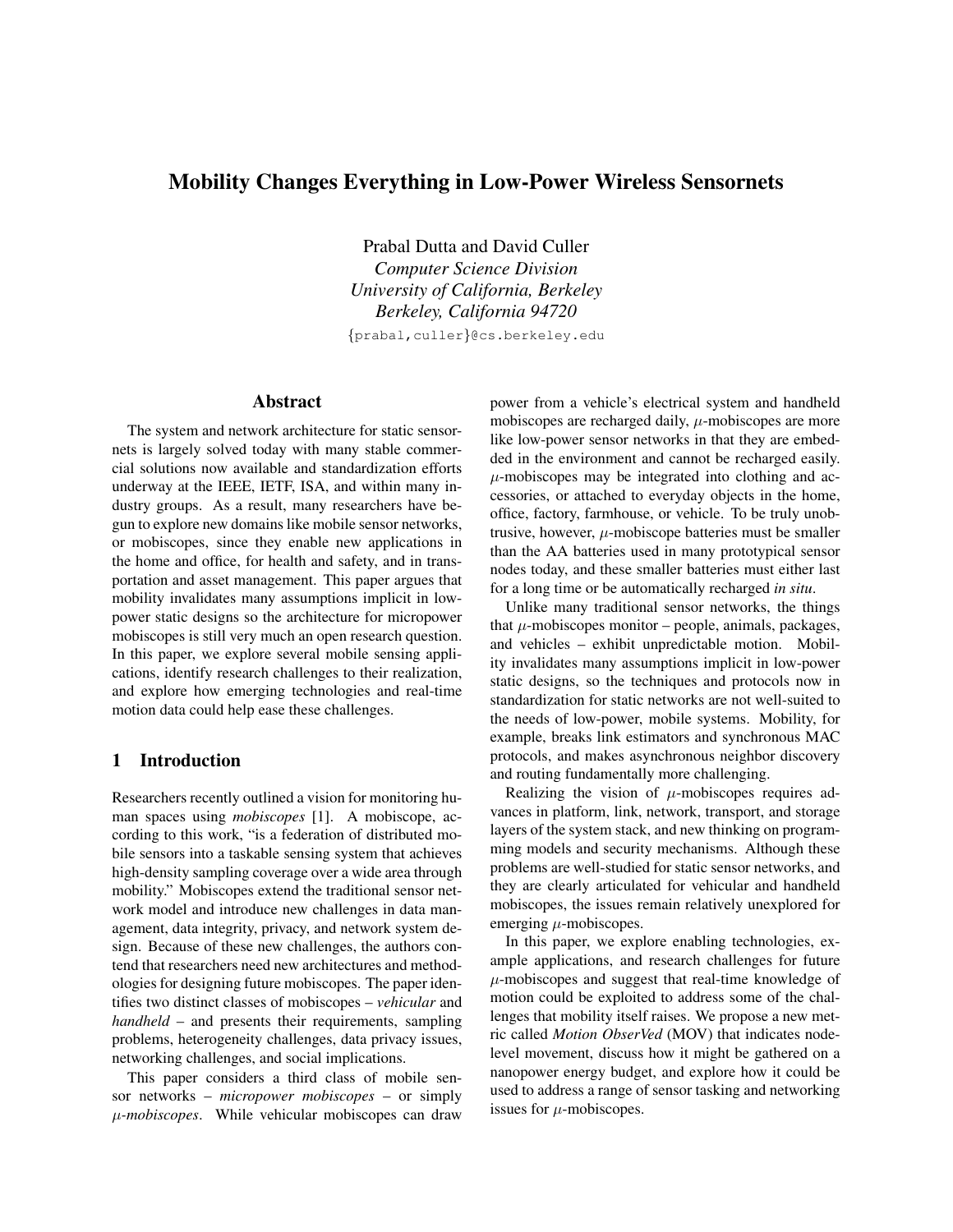#### 2 Enabling Technology

New motion sensing and energy harvesting technologies that are just emerging from research labs, or on the verge of commercial release, may help enable the transition from static to mobile sensor networks. This section explores promising technologies for  $\mu$ -mobiscopes, including how the MOV metric could be implemented.

## 2.1 Ultra Low-Power Motion Detection

In many mobile sensing applications, awareness of a node's own movement is beneficial. In some cases, motion detection and capture is the whole *raison d'être*. In other cases, motion may be correlated with important external events, so detecting motion can trigger additional sensing, processing, or communications. For example, a sensor monitoring periodic limb movement disorder in an adult might capture high-speed motion data only after detecting a sudden jerk but ignore more benign motions. A gesture detection algorithm might process motion data in search of a "double tap" only after experiencing the shock of a single tap. Or, a loss deterrent system might start to beacon only after the sensor detects motion but otherwise keep its radio turned off to conserve energy.

Although motion detection (and capture) can improve the performance of these applications, the challenge comes in acquiring this motion data in an energyefficient manner. Many mobile sensing applications use MEMS accelerometers to capture motion data. Although these sensors are improving quickly, and integrating increasingly sophisticated motion processing algorithms in hardware, they still draw 100  $\mu$ A or more for modest sampling rates [2]. Piezo-based accelerometers are available as well, and although they can detect only the dynamic component of acceleration, they do offer an order of magnitude reduction in power draw [19]. Vibration switches built using small, conductive balls that repeatedly open and close a circuit in response to ambient vibration can be augmented with nanopower (sub- $\mu$ A) circuitry to detect movement or time-integrate motion data [24]. Finally, vibration tabs are cantilevers constructed from piezo material, so they generate a voltage in response to motion, and this effect is magnified with a small proof mass on the end of the cantilever [20].

Going forward, we expect to see ultra low-power accelerometers with integrated electronics, programmable thresholds, onboard gesture recognition, and buffered digital outputs. Analog Devices, for example, has announced a 3-axis digital accelerometer that draws as little as 25  $\mu$ A while sampling at 25 Hz, offers tap/double-tap, activity/inactivity and free-fall detection, and has a 32 sample output FIFO to ease the microcontroller processing burden [3].

## 2.2 Practical Wireless Power Transfer

A problem with many mobile systems today is that their batteries must be recharged or replaced periodically. Battery maintenance is a pure hassle and it is one reason why ubiquitous computers are not so ubiquitous today. Having to recharge a laptop, cell phone, wireless headset, digital camera, and music player is annoying enough. Adding even a few mobile sensors, let alone dozens or hundreds, would quickly make life unbearable.

Even many wireless power transfer systems are not much of a help. Near-field induction is a broadly used technique for recharging everyday devices like a toothbrush but it requires the source and load to be physically close. Near-field resonant induction works at greater distances and higher coupling efficiencies, and is used to power many medical device implants, but it requires the source and load to be tuned to each other.

Fortunately, new developments in RF-based wireless power transfer are poised to make maintenance-free operation for ultra low-power devices practical. For example, researchers recently demonstrated harvesting 60  $\mu$ W from a TV station operating 4.1 km away broadcasting at an effective radiated power of 960 kW on channel 48 at 674-680 MHz, received using a 5 dBi  $(3.1 \times \text{gain})$  antenna [23]. The harvested power is approximately 25% of that predicted by the Friis equation, which relates received power  $(P_r)$  to transmitted power  $(P_t = 960 \text{ kW})$ , antenna gains at the transmitter  $(G_t = 1)$  and receiver  $(G_r = 3.1)$ , wavelength  $(\lambda = 0.44 \text{ m})$ , and transmission distance  $(R = 4.1$  km),

$$
P_r = P_t G_t G_r \left(\frac{\lambda}{4\pi R}\right)^2
$$

Scaling the above terms suggests that a 1 W source could provide 20  $\mu$ W of power to a device with a 0 dBi omni-directional antenna from 4 m away. There is some evidence that such systems can be built and may be commercially available in the near future [22]. Today, the FCC limits unlicensed transmitters to specific bands and maximum power levels, and restricts continuous broadcast at even modest power levels. This situation raises the question of whether the FCC might sanction a small slice of spectrum for wireless power transfer with restrictions better suited to  $\mu$ -mobiscope applications.

In the past, researchers have explored harvesting mechanical energy but these systems currently have several drawbacks: they are relatively large; they must operate near their mechanical resonant frequency; and they must be mechanically well-coupled to a vibrating source. Recent research, however, shows ample mechanical energy is available in many locations on the body and that with micropower budgets and adaptively-tuned generators, mechanical harvesting might be feasible [27].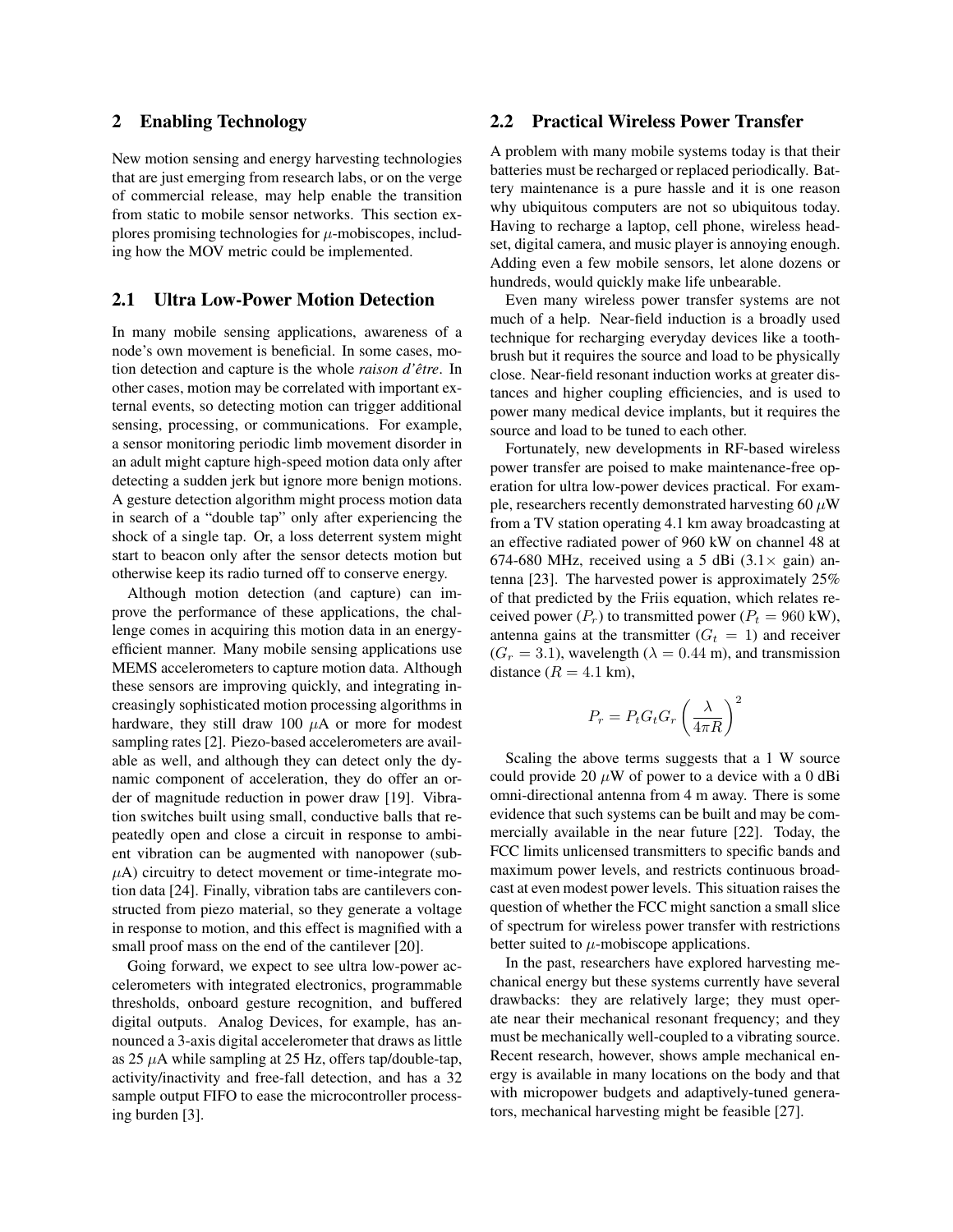#### 3 Example Applications

 $\mu$ -mobiscopes are useful for monitoring the actions and interactions of people and things, and the movement of people and things through space, as the examples show.

## 3.1 Activity Recognition

Human activity recognition is an important application of  $\mu$ -mobiscopes well-studied in the ubiquitous computing literature with applications in elder care, medical monitoring, sports, and smart buildings. Techniques as diverse as monitoring air flow in homes [21], carrying pagersized mobile sensing platforms [7], and outfitting attire with smart sensors have been explored [14].

Views on the best approach are divided: some argue that lightweight infrastructure-based techniques are best because they are minimally invasive while others believe the more-the-merrier: that multiple, body-worn sensors provide the fidelity needed for detailed activity recognition and tracking. However, to be viable, as the number of body-worn sensors increase, their size must decrease, their maintenance must converge with daily patterns or disappear altogether, and their communications must be unobtrusive and configuration-free.

Today, it is possible to integrate a microcontroller, radio, antenna, flash memory, accelerometer, and rechargeable 10 mAhr lithium-polymer battery in an area no larger than a clothing tag and just a few millimeters thick. Unfortunately, with current asynchronous MAC protocols that achieve 0.3 to 1% duty cycles, a radio that runs at 25 mA in idle, and accelerometers that draw 25 to  $100 \mu A$  to operate, a node will exhaust its battery in a few days – far short of the desired lifetime for many applications. Some have proposed deep duty cycling – turning off the radio and accelerometer after detecting stillness and turning the accelerometer on for a few hundred milliseconds every few seconds to check for stillness [14].

Duty cycling sensors this way is good for power management but bad for some applications: a sudden leg spasm, a quick finger tap, or the shock of two railcars coupling may not be detected. The nanopower vibration wakeup circuits we advocate, however, can detect trigger sampling within milliseconds of detecting motion, vibration, or shock.

### 3.2 Persistent Spatial Queries

Persistent spatial queries are a modern interpretation of the old saying, "When in Rome, do as the Romans do." In this approach, physical spaces have their own longstanding queries – local customs, so to speak – and nodes moving through these spaces execute the queries – that is, adhere to the local customs.

Consider the problem of tracking building occupancy. If occupants carried tags, then a building-wide persistent spatial query could determine occupancy in real-time. Each tag would receive, execute, and disseminate a SQL COUNT-like query so that all nodes within multihop radio range could participate. Variations on this theme could compute the preferred lighting level on AVERAGE among the population in a conference room, take inventory of the DISTINCT objects in a warehouse, determine the MAX temperature in the datacenter, obtain a COUNT of the raised hands in a classroom, or other similar aggregates over a time-varying population of nodes. These applications breathe new life into the aggregate queries first proposed for sensing applications with well-known node populations [17].

The prior examples involve aggregates because the identities of nodes may not be known *a priori*, but it is easy to imagine queries over space for individual objects as well. Imagine, for example, persistent queries for commonly misplaced objects like one's keys or wallet.

Some of the challenges in building such systems have been explored in prior work. Mobile nodes will have to quickly, efficiently, and asynchronously discover the presence and absence of network neighbors [10] and determine whether any neighbors have pending traffic [11]. Nodes will need to allocate some energy to queries, track the usage of a particular query [13], and limit the amount or rate of energy usage allocated to hosting queries [15] so as not to exhaust the limited supply.

## 3.3 Mobile Interactions

Prior work identified three common patterns in mobileto-mobile or mobile-to-static interactions called *talking*, *docking*, and *flocking* [10]. In the *talking* pattern, two mobile nodes encounter each other, communicate, and part ways [16]. In the *docking* pattern, a mobile node discovers a static node at a rendezvous point [26]. In the *flocking* pattern, two or more nodes move as a group [4].

Consider the flocking example more closely: a wristwatch warns its owner that she is about to leave the house without her keys, wallet, or cell phone. The application uses RFID readers situated around the house to read passive tags attached to objects, transmit the readings to a body-worn personal server, and forward alerts to a wristwatch. This application might be implemented very differently, however, if tags were active, could detect motion, and harvest power wirelessly. Tags would stay in a deep sleep – drawing perhaps a microamp – when not in motion, but still able to detect movement. When moved, tags would wake up, enable their radios, attempt to contact members of their flock, and raise an alert if any were missing, and in the process, obviate the need for RFID readers and personal servers.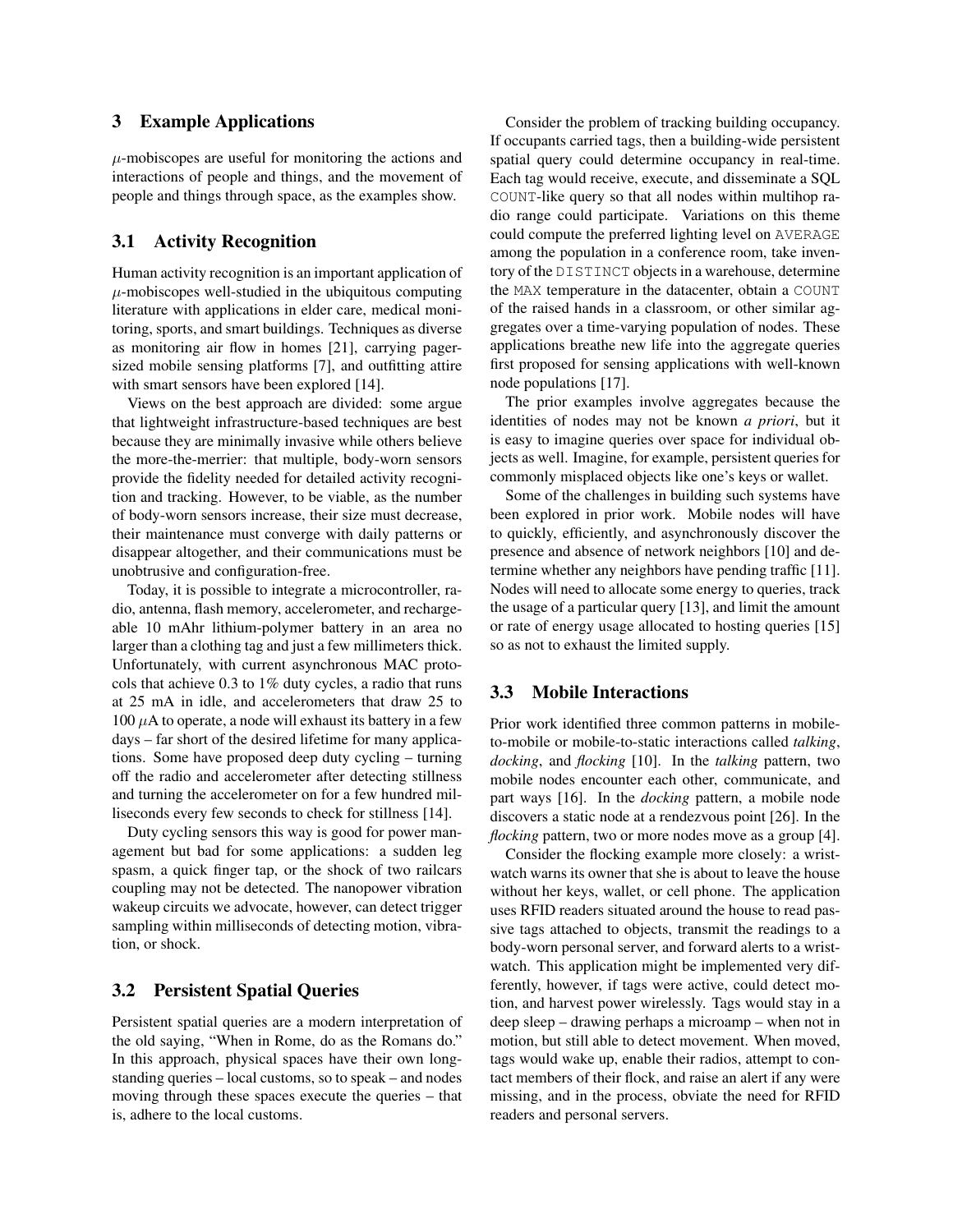#### 4 Research Challenges

 $\mu$ -Mobiscopes couple low-power wireless sensornet technology with motion sensing electronics and ubiquitous computing usage models. At the hardware level, new motion sensors, energy harvesting techniques, and flash storage make low-power, mobile embedded devices feasible and imminent. At the systems level, however, mobility raises new challenges, as prior work has argued [1] and explored [6, 16, 18]. Prior work has also explored the challenges with intermittent power in the context of computational RFIDs [5]. In this paper, we focus on the challenges particular to  $\mu$ -mobiscopes, a relatively unexplored computing class.

#### 4.1 Hardware Platforms and Abstractions

New hardware platforms that integrate low-power motion detection sensors, wireless power transfer systems, and tiny batteries must be designed and built to evaluate the ideas in this paper. These platforms must be able to almost completely turn off their peripherals as continuous currents of even tens of microamps may be too high in some applications. One questions is how these new hardware capabilities should be abstracted and multiplexed. One application or service may request a callback upon any motion while another may want to wait for a few seconds of activity while a third awaits a double tap gesture. In some case, hardware may be able to support the request while in other cases, signal processing software may be required. How should the OS expose these capabilities? In addition to the nodes themselves, wireless power transfer infrastructure will be required. An open question is whether special-purpose hardware will be needed [22] or if RFID readers will suffice [23].

### 4.2 Fleeting Connectivity

Low-power link layers are greatly affected by mobility so it is an area that has seen some recent exploration. One critical question is how two or more lowpower nodes that are rarely awake or co-located discover each other quickly, reliably, and securely when they are nearby? Prior work has explored this question [10] but not with the knowledge that a node is moving or stationary. What might change? Link estimation raises another challenge in mobile networks because history may be a poor guide in predicting future link performance. Recent research suggests a node wait briefly before retransmitting an unacknowledged packet, which may be appropriate in low-power static networks, but problematic in mobile ones [25]. More generally, issues of link estimation become ones of link detection, prediction, and termination where agility may be preferred to stability.

Wireless nodes choose routing peers at the network layer and these choices are already influenced by many cost metrics today including hopcount, expected number of transmissions (ETX) [8], and expected transmission time (ETT) [9]. We suggest adding a Motion ObserVed (MOV) metric to this list. Nodes could include the MOV metric in routing beacons and keep track of their neighbors' MOV values. Peers with small MOV values might offer stable paths while peers with large MOV values may not. A node might prioritize route-through traffic from a peer with a large MOV value over one with a small value because the first node might soon disappear.

The MOV metric could come from several sources, including the low-power sensors previously discussed, but it could be generated by the link layer by tracking the changes in the received signal strength as well. One drawback with a signal strength-based approach is that it requires the radio to be turned on and actively transmitting or receiving, which may not be desirable. The particulars of the MOV metric are open questions: What units? Computed over what timeframe? Absolute or relative to radio range or transmission power?

Intermittent connectivity raises many well-known transport layer challenges [12]. The same issues arise in  $\mu$ -mobiscope applications, but the challenges are exacerbated in this regime for several reasons. First, connectivity may be fleeting and not simply intermittent. Such limited connectivity requires that the network stack offer *prioritized* data transfer. These ideas have been explored in the context of application-specific software but not within a larger networking architecture. Second, fleeting connectivity suggests that nodes should upload data as fast as possible, and probably in bursts, suggesting that TCP's end-to-end flow control may be too slow and that high-speed, bundle-oriented, hop-by-hop message transfers are more appropriate. Third, even with hop-by-hop transfers, nodes may not be able to afford to repeatedly resend failed transfers, as might happen when a node loses connectivity with a neighbor. Data should still move toward the destination, perhaps not as bundles, but as partial ADUs, fragments, or segments.

## 4.3 Security and Privacy

 $\mu$ -mobiscopes raise a number of security questions that are similar in spirit to ones raised by active networks, especially for pervasive spatial queries: How should these queries be expressed? How should DoS or energy deprivation attacks be prevented? How should the queries be disseminated? In addition to these security questions, mobile sensors have the potential to leak large amounts of personally identifiable information, just like Nike+iPod devices and RFIDs. Balancing security, privacy, and usability continues to present a challenge.